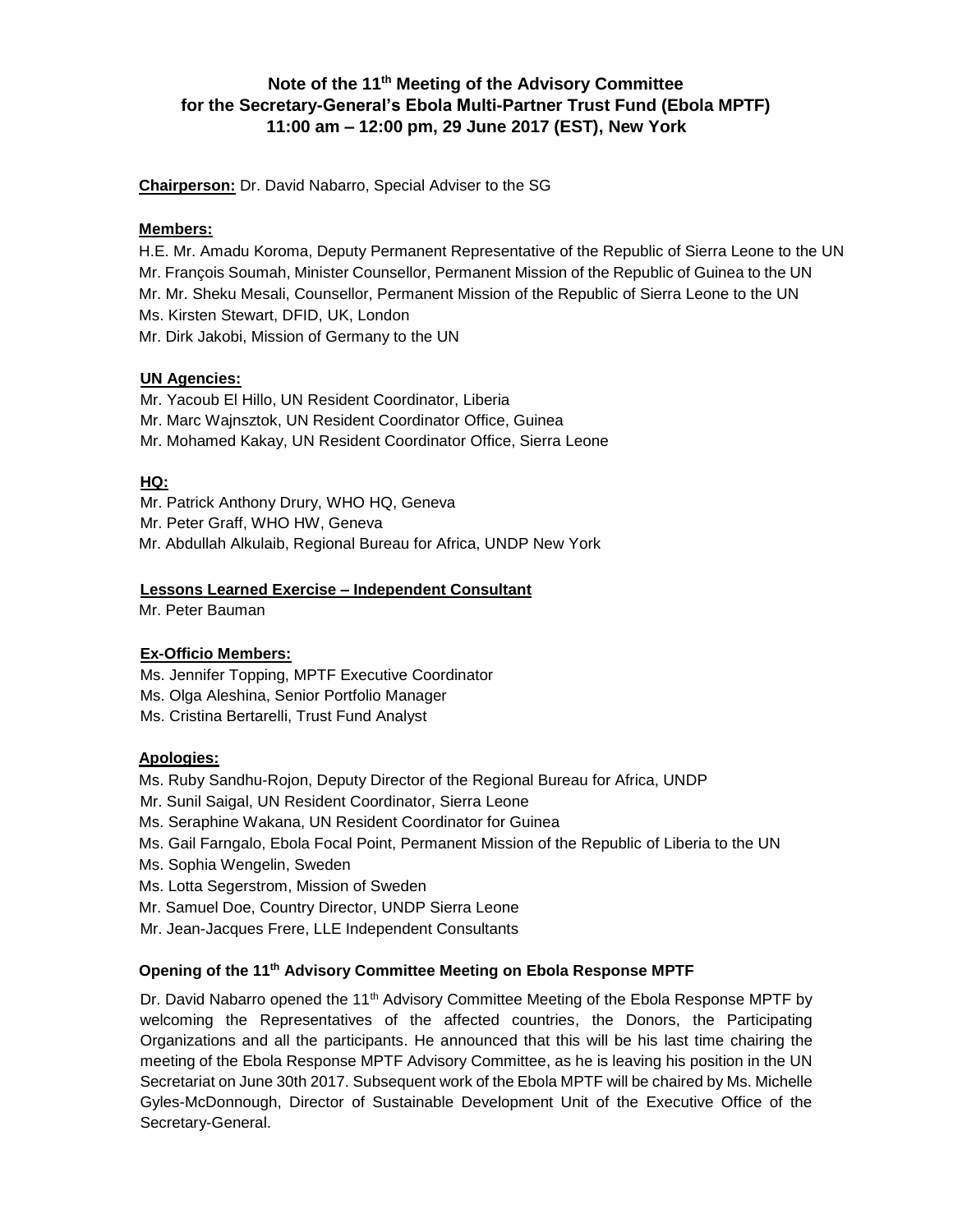The Chair invited the initial remarks from the participants of the Advisory Committee Meeting. All participants unanimously expressed their appreciation to the Chair for his strong leadership of the Fund and Ebola Response since September 2015.

### **Agenda Item # 1: Lessons Learned Exercise (LLE): overview of findings**

The Chair reminded the participants that the independent Lessons Learned Exercise of the Ebola MPTF operations was commissioned late last year and was undertaken by two consultants. The LLE report was prepared and circulated to the Advisory Committee in Spring 2017 for comments. The Chair invited Mr. Peter Bauman, one of the two independent consultants, to provide a brief overview of the LLE findings and lessons learned.

Mr. Baumann thanked all the Ebola MPTF stakeholders for collaboration during the LLE exercise. He provided the overview of the LLE findings and some of the best practices that have made this Trust Fund one of the most successful UN Trust Funds. He highlighted that this was made possible through the combination of the key elements, enabling the UN System to respond to the health emergency, including:

- Strong leadership
- $-$  Fund's clear focus
- Political will and commitment
- Rapid mobilization of funds
- Rapid, flexible and specific response
- Communication and interactions among the parties involved
- Inter-agency cooperation, based on the comparative advantages
- Cultural aspects of the response

Participants expressed full agreement with the findings. Many participants emphasized the importance of:

- Leadership;
- Flexibility of the tools that allowed to fill in the gaps based on specific and urgent needs;
- Partnership among the agencies and the implementing partners; and
- Exemplary performance displayed by the UN System working coherently and effectively in times of crisis/emergency supported by the flexible pooled fund instrument, which allowed to coordinate the response and act quickly and at scale.

#### **Agenda Item # 2: Funding Framework of the Trust Fund**

The MPTF Office Executive Coordinator provided an update on the financial situation of the Ebola MPTF. She reminded the participants that the Fund received a total of US\$ 166.4 million in contributions. Among the funds received, USD 600,000 from Israel earmarked for maintenance of the two Israel's medical clinics in Sierra Leone were in the process of being returned to the Donor as no proposal could meet the earmarking requirement. Recipient UN Organizations received US\$159.8 million from the Fund; US\$ 5.4 million was returned as refunds by UN Agencies; US\$144.6 was reported in expenditures as of 31 December 2016.

The Fund's Administrative Agent informed the Advisory Committee that US\$ 8.6 million were available for programming.

#### **Agenda Item #3: The Trust Fund duration – extension through end of September 2018**

The Chair proposed the extension of the Ebola MPTF lifetime until the end of September 2018 granting enough time to implement the preparedness programmes, result of the LLE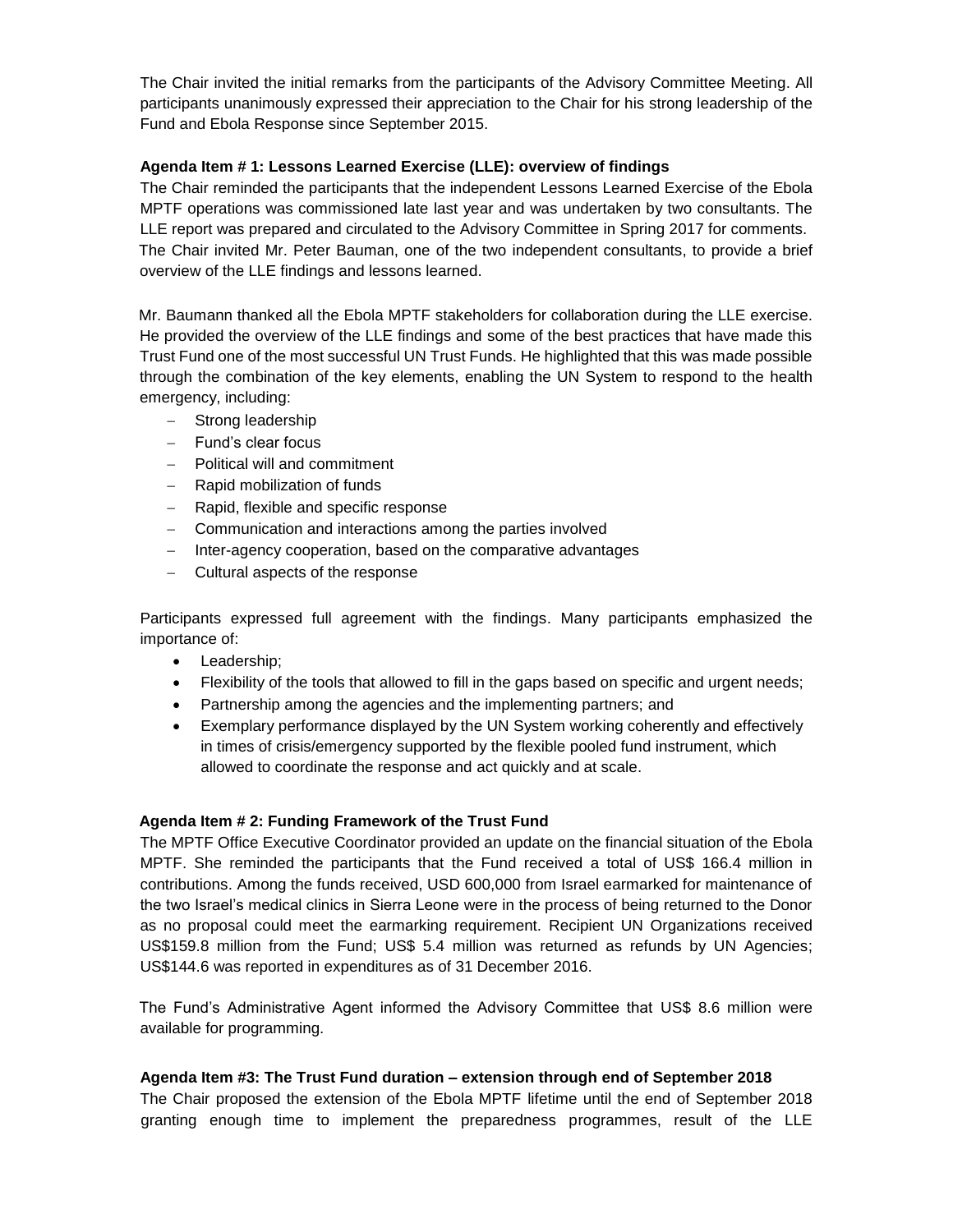recommendations for the residual amount available in the Trust Fund, as well as the DRC Ebola Response project and to move forward with the process of project closure.

### **Agenda Item # 4: Review of submitted proposals and fund allocation decision**

# **Project #65: UNDP, UNFPA, UNICEF, WHO and WFP Guinea "Enhancing the post-Ebola national capacity to efficiently respond to future health outbreaks";** requested amount: US\$ 2,500,000.

This joint proposal is submitted as a response to a series of critical gaps which represent threats to the future health security in the country. This project aims to:

- $\circ$  Improve the country's community-based surveillance and early warning/alert notification systems;
- $\circ$  Strengthen the local community health preparedness and care management for patients;
- $\circ$  Conduct joint stress tests and simulation activities for the national contingency plan and other pandemic response plans at national and community/cross-border level;
- $\circ$  Strengthen the operational capacity of locally-based rapid response teams to respond in case of a health outbreak.

**DECISION**: After presentation and favorable support by the Chair and the Advisory Committee members, the project was **conditionally approved for funding at US\$ 2,500,000, subject to responding to DFID/UK comments (should be shared by DFID shortly), and Secretariat technical comments (related to Results Matrix).** The proposal is scheduled to be finalized within two weeks.

# **Project #66: WHO, UNFPA, UNFP, UNWOMEN ad UNICEF Liberia "Support to Multi-hazard preparedness and response for Liberia";** requested amount: US\$ 2,500,000.

The objective of this joint proposal is to strengthen government capacity to mitigate, prevent and respond to multi-hazard threats caused by epidemic and disasters. The key strategic areas to be addressed by this proposal include:

- $\circ$  Disaster Risk reduction with focus on multi-hazard national preparedness and response plan;
- o Surveillance and laboratory services for human and animal health;
- o Emergency preparedness and response;
- o International Health Regulations (IHR) core capacities at Ports of entry (POE);
- o Risk Communication and community engagement.

**DECISION**: After presentation and favorable support by the Chair and the Advisory Committee members, the project was **conditionally approved for funding at US\$ 2,500,000, subject to responding to DFID/UK comments (should be shared by DFID shortly), and Secretariat technical comments (related to Results Matrix).** The proposal is scheduled to be finalized within two weeks.

# **Project #67: WHO, UNICEF and UNFPA Sierra Leone "Preparedness Joint Programme";**  requested amount: US\$ 2,500,000.

This joint proposal is focusing on:

- $\circ$  Promoting the implementation of IHR (2005) incl. border health components;
- $\circ$  Strengthening real-time surveillance for priority public health diseases, conditions and events;
- o Strengthening surveillance for public health events in the community;
- o Establishing events-based surveillance;
- $\circ$  Promote community ownership and participation in preparedness and response to outbreaks and other public health events;
- $\circ$  Strengthening community based maternal death surveillance and response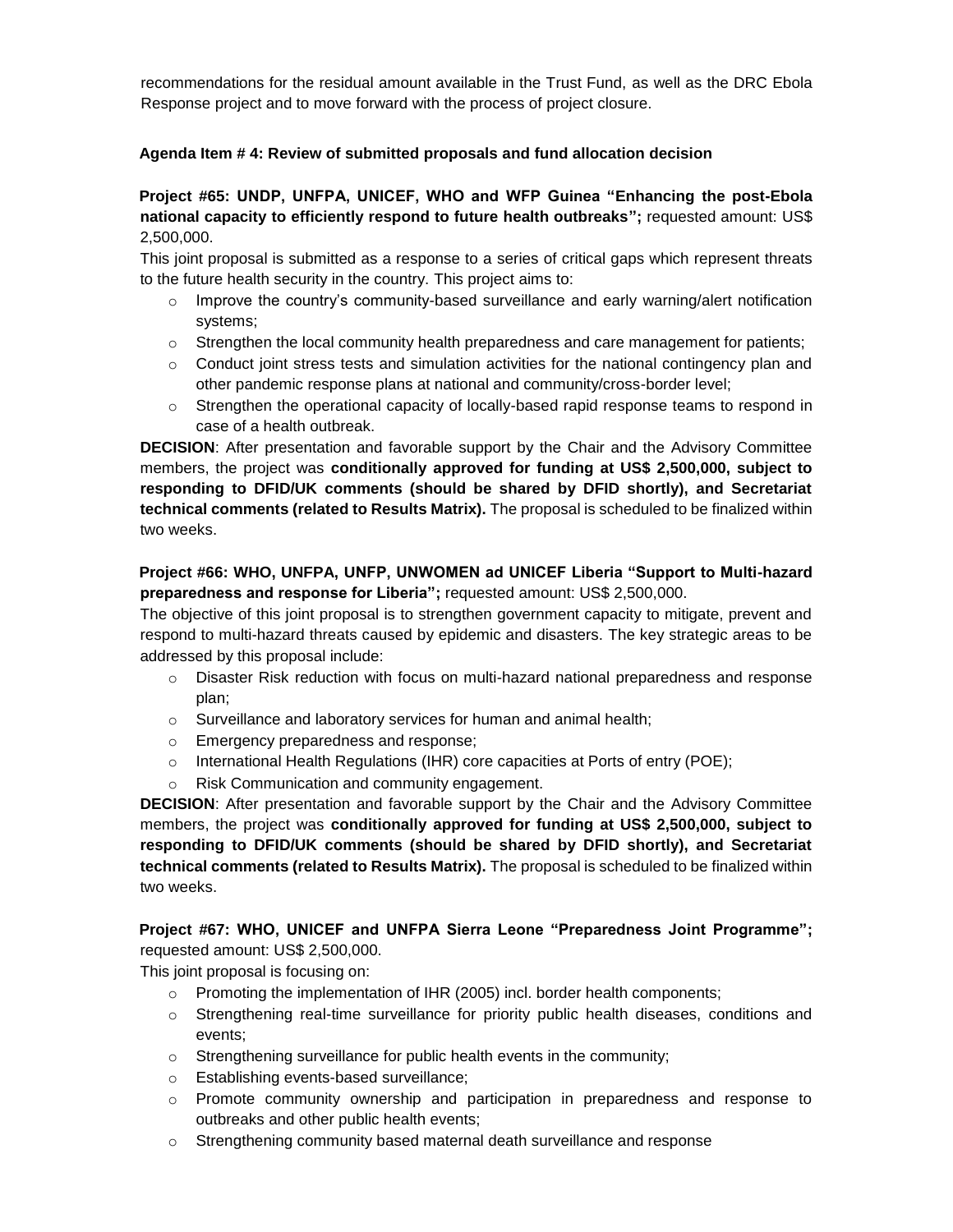**DECISION**: After presentation and favorable support by the Chair and the Advisory Committee members, the project was **conditionally approved for funding at US\$ 2,500,000, subject to responding to DFID/UK comments (should be shared by DFID shortly), and Secretariat technical comments (related to Results Matrix).** The proposal is scheduled to be finalized within two weeks.

# **Project #68: WHO Democratic Republic of Congo "Strengthening Rapid Response mechanism and preparedness of WHO and partners to support the MOH for EVD in the DRC, including specifically Likati Health District";** requested amount: US\$ 1,070,000.

The objective of this proposal is to ensure the provision of critical capacity in the following areas:

- o Ongoing support to Likati health zone, including active case search to ensure no suspected case is undetected, and planning for post-response surveillance.
- o Enhancement of infection prevention and control policy, measures and capacity.
- $\circ$  Support and maintain field laboratory capacity for rapid deployment, to enable the rapid confirmation of EVD cases.
- o Planning and implementing support for EVD survivors.

This project will also help improve the capacity of WHO and partners to urgently strengthen international rapid response mechanisms for EVD outbreaks

**DECISION**: After presentation and favorable support by the Chair and the Advisory Committee members, the project was **conditionally approved for funding at US\$ 1,070,000, subject to responding to DFID/UK comments (should be shared by DFID shortly), and Secretariat technical comments (related to Results Matrix).** The proposal is scheduled to be finalized within two weeks.

# **Reprogramming of Project #17 "Establishing Rapid Response and Stabilization Teams (RRSTs) in the National Ebola Response Centre Secretariat (NERC) in Sierra Leone"** to be implemented by UNDP

This no-cost budget revision requests to reprogram an unutilized balance of approximately \$ 730,000 after completion of project activities related to the RRST deployment and salary payments. The change in scope envisages procuring 15 off-road 4 wheel drive mini-trucks (one per District), at the request of the Ministry of Health, to be used for moving medical supplies from District Centres to Peripheral Health Units. The fleet management plan will be developed by the National Pharmaceutical Supply Chain Agency which is under the Directorate of Drugs and Medical Supplies.

The proposal is similar in focus to a project supported by the Global Fund which covered the cost of 13 large vehicles for transporting medical supplies from the Central Medical Stores to each District Headquarters. Additionally, DFID informed that they are in the process of donating 4x4 vehicles of various specifications to the District health teams. DFID requested UNDP to liaise with DFID Sierra Leone's Senior Health Advisor and Resilient Zero programme lead, to ascertain if this would mean duplication in activities.

**DECISION**: Based on comments received from the Advisory Committee member, the Chair defer the decision on reprogramming until the additional information is received from DFID Sierra Leone in view of avoiding duplication. **APPROVAL DEFERRED** 

## **Agenda Item # 5: AOB and Final remarks**

Proposals # 65, 66, 67, 68 were supported and conditionally approved, subject to responding to feedback from DFID and Ebola MPTF Secretariat.